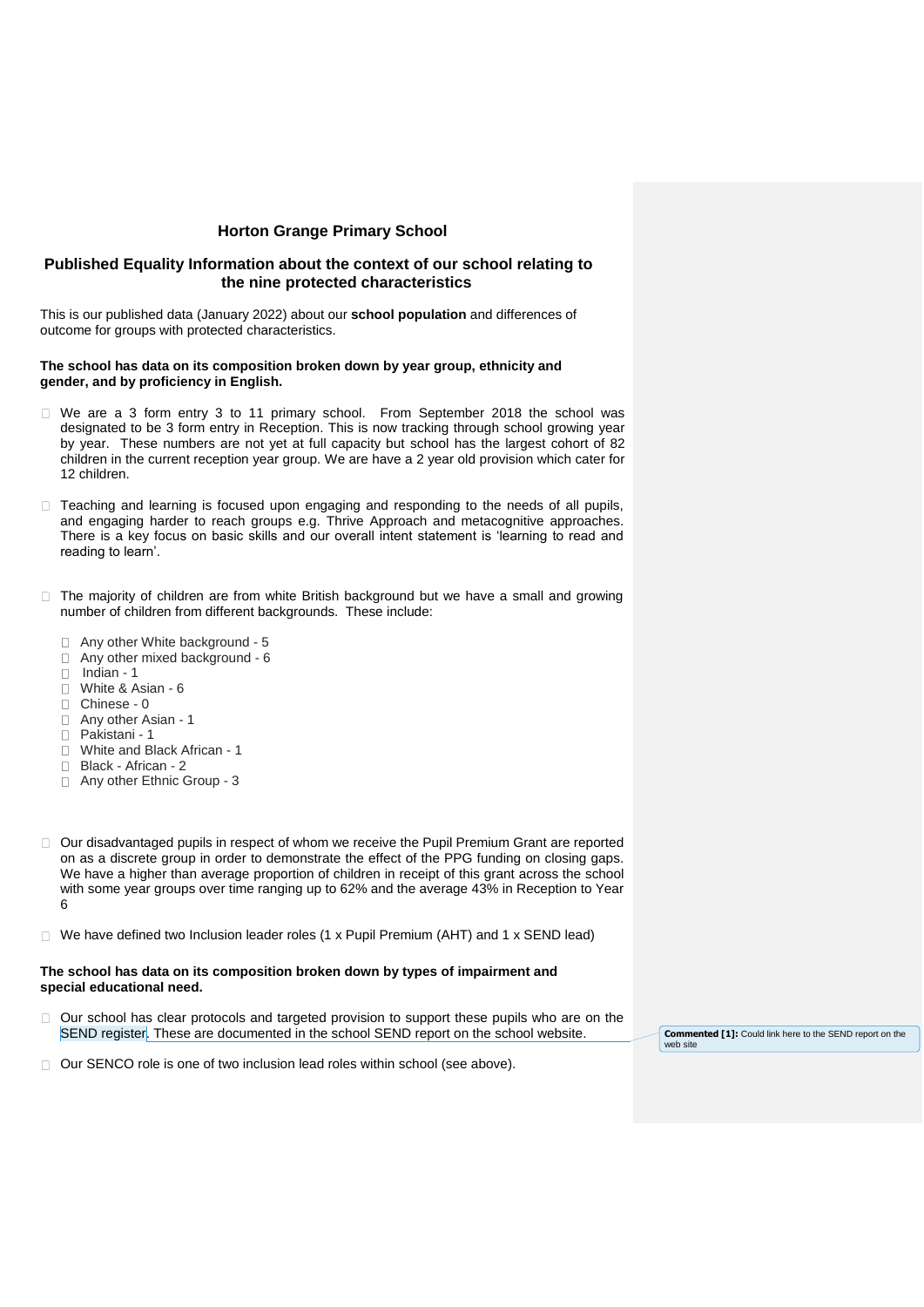- Our school has developed and uses a provision map which enable us to demonstrate the  $\Box$ interventions children receive.
- $\Box$  A range of strategies inform the school's behaviour management strategies and these include the Thrive Approach
- $\Box$  The school is an accessible building, with ramps, accessible toilets and wheelchair accessible routes.

### **The school uses data on inequalities of outcome and involvement when setting itself objectives for achievable and measurable improvements**.

- $\Box$  The school uses data to set objectives.
- $\Box$  These are set within the school's development plan.
- Objectives relating to children eligible for Free School Meals are given a high priority, although  $\Box$ financial disadvantage is not a protected characteristic, it is a significant priority.
- We record and report instances of discriminatory language or bullying, and we tackle these.
- $\Box$  We are aware of the limited opportunities many of our children have to experience the wider UK and urban contexts that exist outside Northumberland and prioritise a range of learning including visits and residentials to address this.

### **Documentation and record-keeping**

 $\Box$  Our school has a statement of overarching policy which is published to the web site.

### **Responsibilities**

 $\Box$  A senior member of staff has special responsibility for equalities matters.

# **Staffing**

There is good equal opportunities practice in the recruitment and promotion of staff, both  $\Box$ teaching and administrative.

### **Behaviour and safety**

- $\Box$  There are clear procedures for dealing with prejudice-related bullying and incidents.
- The school annually returns a report on the number of racist incidents to the Local Authority.  $\Box$ Surveys and focus groups show that most pupils feel safe from all kinds of bullying.
- □ Regular staff CPD covers topics of Prevent, extremism and radicalisation
- We historically hold the County Council's Anti-Bullying accreditation. Whilst this has ceased the good practice in obtaining it is retained in informs, procedure, policy and action.

### **Curriculum**

- $\Box$  Focused attention is paid to the needs of specific groups of pupils. There is extra or special provision for certain groups, which changes as appropriate.
- $\Box$  There is coverage in the curriculum of equalities issues, particularly with regard to tackling prejudice and promoting community cohesion and mutual understanding.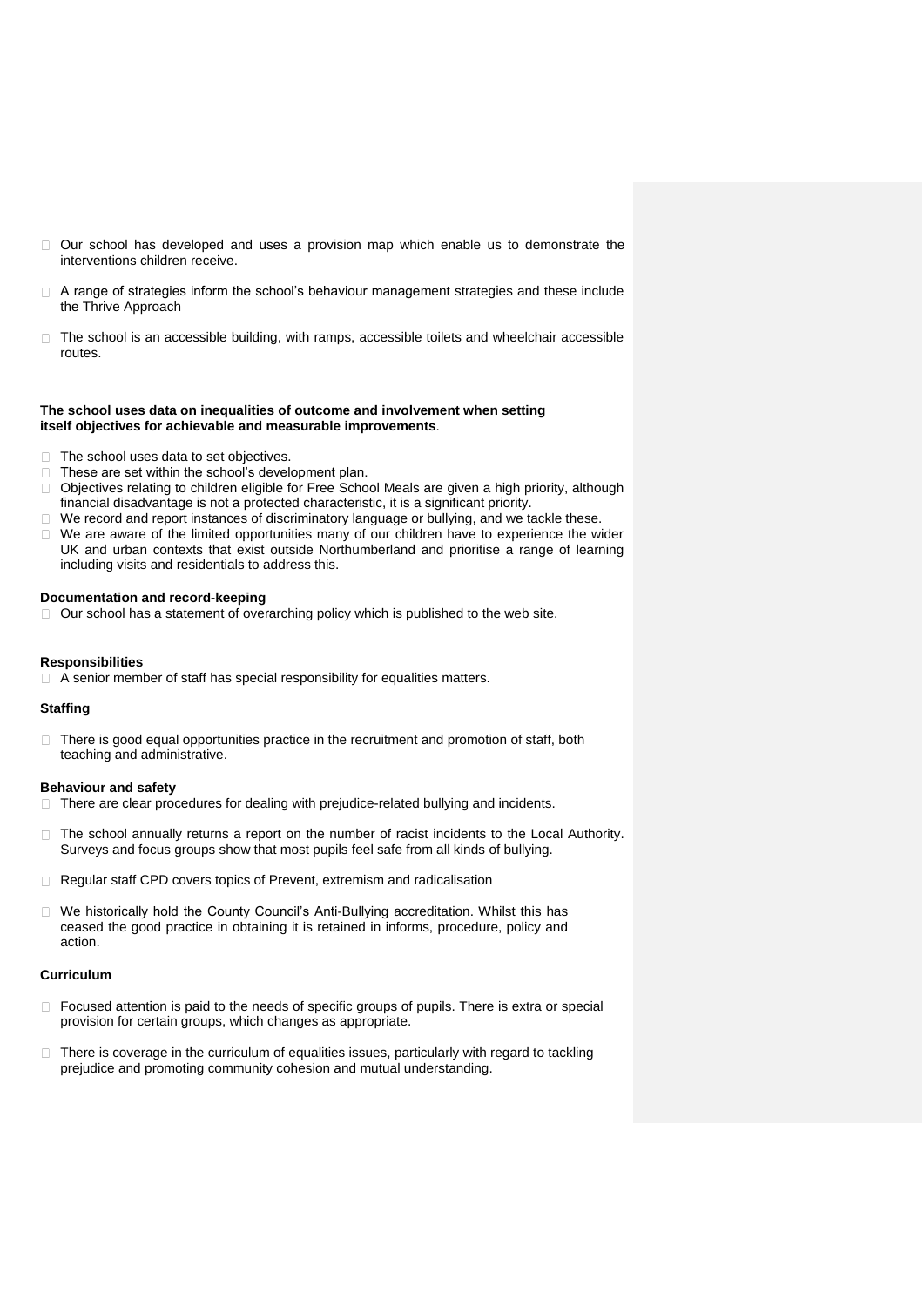- $\Box$  The school has been awarded the Gender Equalities Mark
- $\Box$  There are activities across the curriculum to promote pupils' spiritual, moral, social and cultural development. In in addition to having an intensive week of deep learning about equalities issues, we build character and resilience in pupils by developing PSHE provision to be embedded across the whole school and to use the opportunities to be flexible to respond to current issues and to challenge misconceptions or stereotypes which may be compounded by the media or by issues current in the local community
- □ School has implemented and is embedded the 'No outsiders here' resources'

#### **Consultation and involvement**

- The school has procedures for consulting and involving parents and carers, and for engaging  $\Box$ with local groups and organisations. We use this to inform our strategy with regard to equality
- $\Box$  The school has procedures for finding out how pupils think and feel about the school, and uses this information when planning provision and strategies to give every pupil equal opportunities to succeed and thrive in an environment free from discrimination.
- $\Box$  We aim to ensure that every member of our community respects others and is respected, is supported to achieve his or her full potential and feels welcomed and valued.

### **Part Two: objectives (January 2021) Diminishing differences and ambition for all**

Ensure that there is ambition for all so the progress for all groups in not significantly different to each other.

**1**.**Action:** We have year groups with a number of pupils who have a combination of protected characteristics and vulnerabilities which contribute to a significant gap in attainment and progress between them and other children (boys, eligible for the Pupil Premium Grant, on the SEND register). We have used the EEF toolkit to help us define ways to use the Pupil Premium allocation to initiate a range of evidence-based interventions and targeted support which will be rigorously evaluated. These include;

- $\Box$  Mixed ability teaching throughout the school in most year groups and subjects
- Whole staff training on feedback.
- $\Box$  Priority on reading from the onset
- Key focus on developing vocabulary.
- $\Box$  A member of SLT with responsibility for PPG,
- Metacognitive approaches embedded across the curriculum.

### **Expected evidence of impact:**

- The school will annually review and define which packages are our most effective in terms of cohort, characteristic and identified need.
- This information will be shared among the whole staff and governing body and published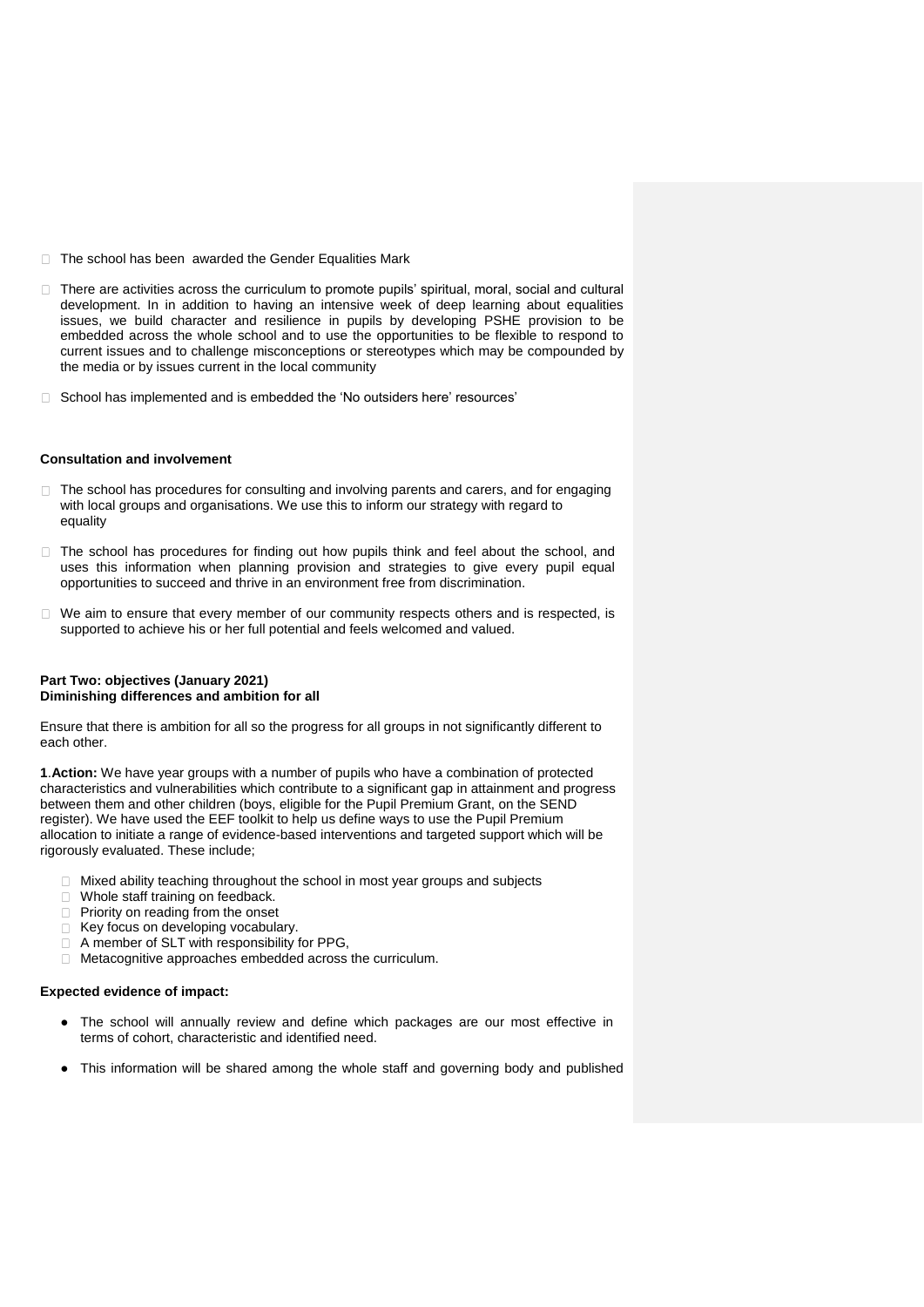on the school web site

The gap will narrow in line with national expectations for all of our disadvantaged pupils, relative to their starting points

### Jan 22 review

Whilst a large percentage of all children made above expected progress regardless of protected characteristic the disadvantaged groups and SEND were most negatively impacted by school closures and disruption due to covid. Despite being allocated places and encouragement to attend many children with these protective characteristics chose not to take up places in school during partial opening. Whilst all children had access to remote learning and lack of device was not a barrier the impact of remote learning was variable and cannot be a replacement for face to face teaching. The objective therefore remains unchanged for 2022.

### **Fostering Good Relations**

Embed a responsive PSHE programme which recognises the cultural context of the school and aims to prepare our pupils for life in modern Britain, whilst supporting positive mental health for the school community informed by the impact of the COVID 19 pandemic.

#### **Actions:**

- Embed SRE programme through staff training, resources and parental involvement
- Implement and a whole school approach to the use of the 'No outsiders' here resources to promote culture diversity and tolerance
- Revisit and embed P4C across school to promote tolerance of view points, democracy and mutual respect
- Continue educational visits programme to continue to develop an understanding of the beliefs and practices of different communities.
- Develop approaches to promoting positive mental well-being the trail blazers and use of the Government funding to train mental health leads in school.

### **Expected impact**

- Children make healthy and well informed choices which will protect them from harm now and in the future as a result of improved education and provision.
- Children demonstrate tolerance of other views.
- Children can express views of their own effectively but with a sense of equality embodying the British values of tolerance and mutual respect.
- Children understand their own community and others.
- Staff and children have positive mental attitudes and know how to promote this and seek help if needed

### **Annual review January 2022**

Despite modifications to the curriculum due to COVID 19 to support the catch up agenda PSHE has remained a key focus and essential elements of the programme has been implemented. Monitoring through a recent deep dive indicates that SRE has been taught effectively. P4C has been less consistently used as an approach and needs to be revisited. The trail blazers projected **Commented [2]:** You can comment on the way in which these equality objectives have been met and what evidence there is that they have worked.

Again, I would set the new objective beneath or alongside it and state something slightly different, which defines it as something new and responsive to an inequality that you have perceived:

For example: Challenge and develop pupil's understanding of being British through visits to multi-cultural parts of the UK, such as London to visit places of worship and to better understand the beliefs and values of the many communities and faiths that make up the British identity.

 $\overline{O}$ 

Developing a responsive PSHE programme which recognises the cultural context of the school and aims to prepare our pupils for life in modern Britain. Our aspiration and commitment to providing high quality PSHE education for our pupils will be reflected by our adopting the School Charter for PSHE education, demonstrating our vision to the Association's commitment top high quality PSHE education for all

or you could describe the need to develop a shared sense of belonging and commitment to the values of justice and democracy, tolerance and mutual respect to help ensure that the values being taught in school are not at odds with what is articulated or embodied in the children's lives at home.

**Commented [3]:** could add embodying the British values of tolerance and mutual respect